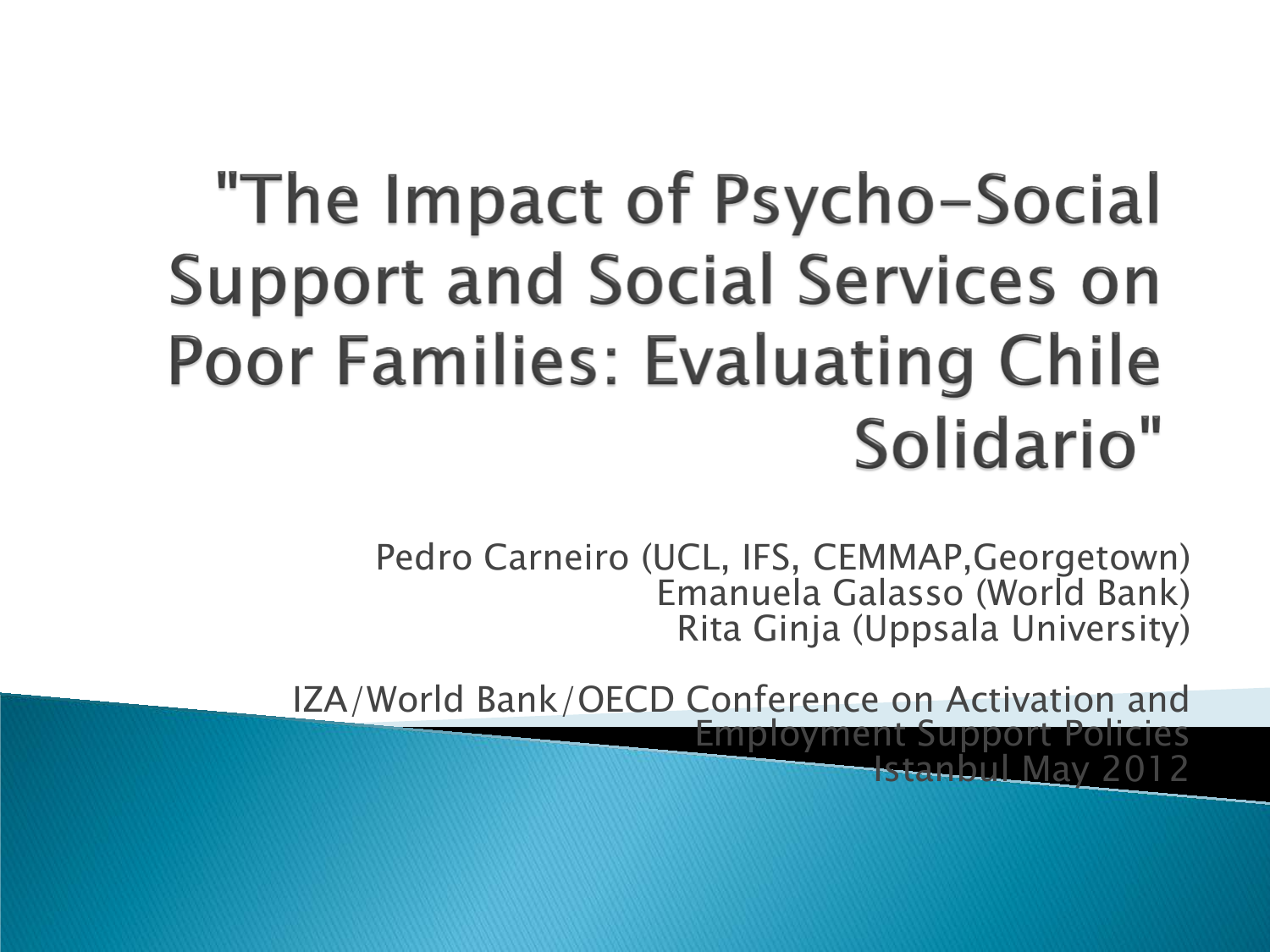# What is Chile Solidario (CS)

Social protection program targeted to the *extreme* poor/vulnerable.

oScaled up a pilot program (Puente) nationally. (bottom 5%: 225,000 beneficiary households 2002-2005, became law in 2004)

oIntegral approach to social exclusion focused on both demand and supply side of social services

Approach inspired adaptations in Colombia (*Juntos*, Medellin), Mexico (*Contigo vamos*), now Brazil (Brasil sem Miseria), Peru –Lima (Estrategia Igualdad)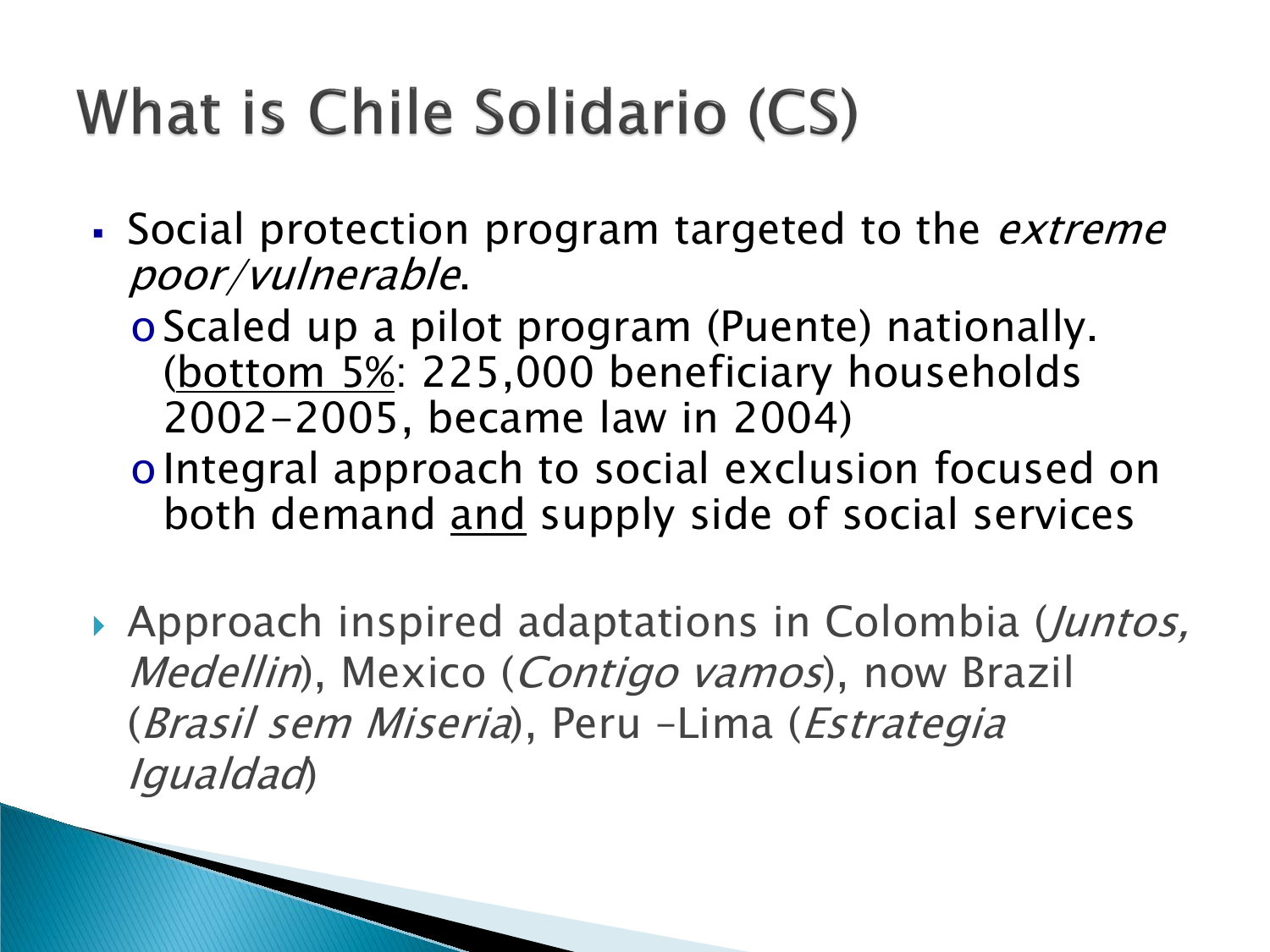# **Motivation diagnostics:** takeup targeted SA



Note: Only families eligible for SUF are considered (heads 20-50 years old). The first vertical line corresponds to the 5th percentile of 2000-CAS distribution (462), The second vertical line corresponds to the 15th percentile of 2000-CAS.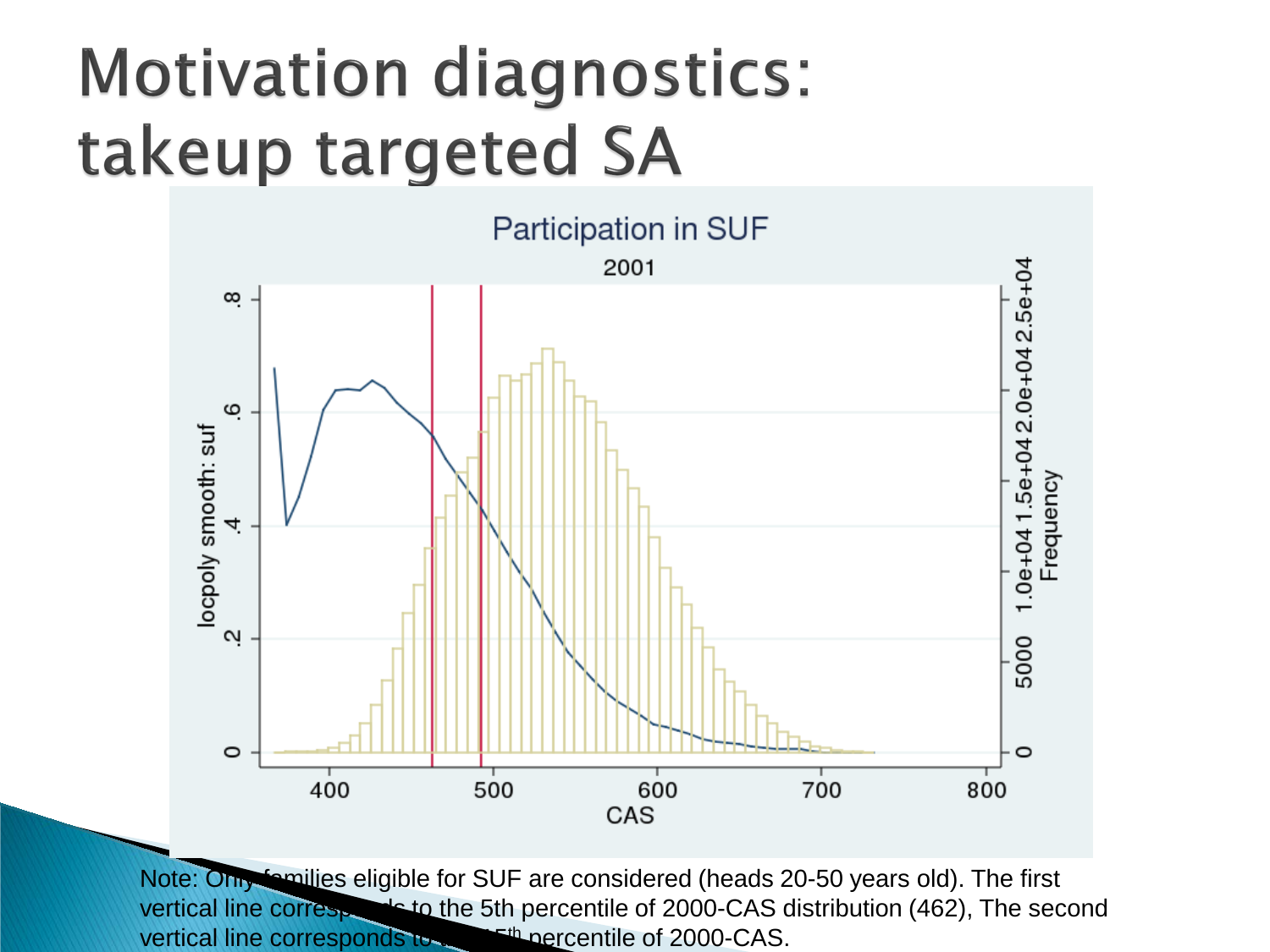### 2. Demand side: (i) tailored outreach psychosocial support

Intensive phase Psycho-social support



- Social worker visits regularly the participating families at their<br>place:
	- social workers visiting families at home for 2 years, decreasing contact.
	- Jointly identify structural constraints along different dimensions of well-being operationalized in minimum conditions (identification, family dynamics, education, health, housing, employment, income)
	- "Active": households sign *partial contracts* with the social workers (*compromisos especificos*) identifying conditions with highest priority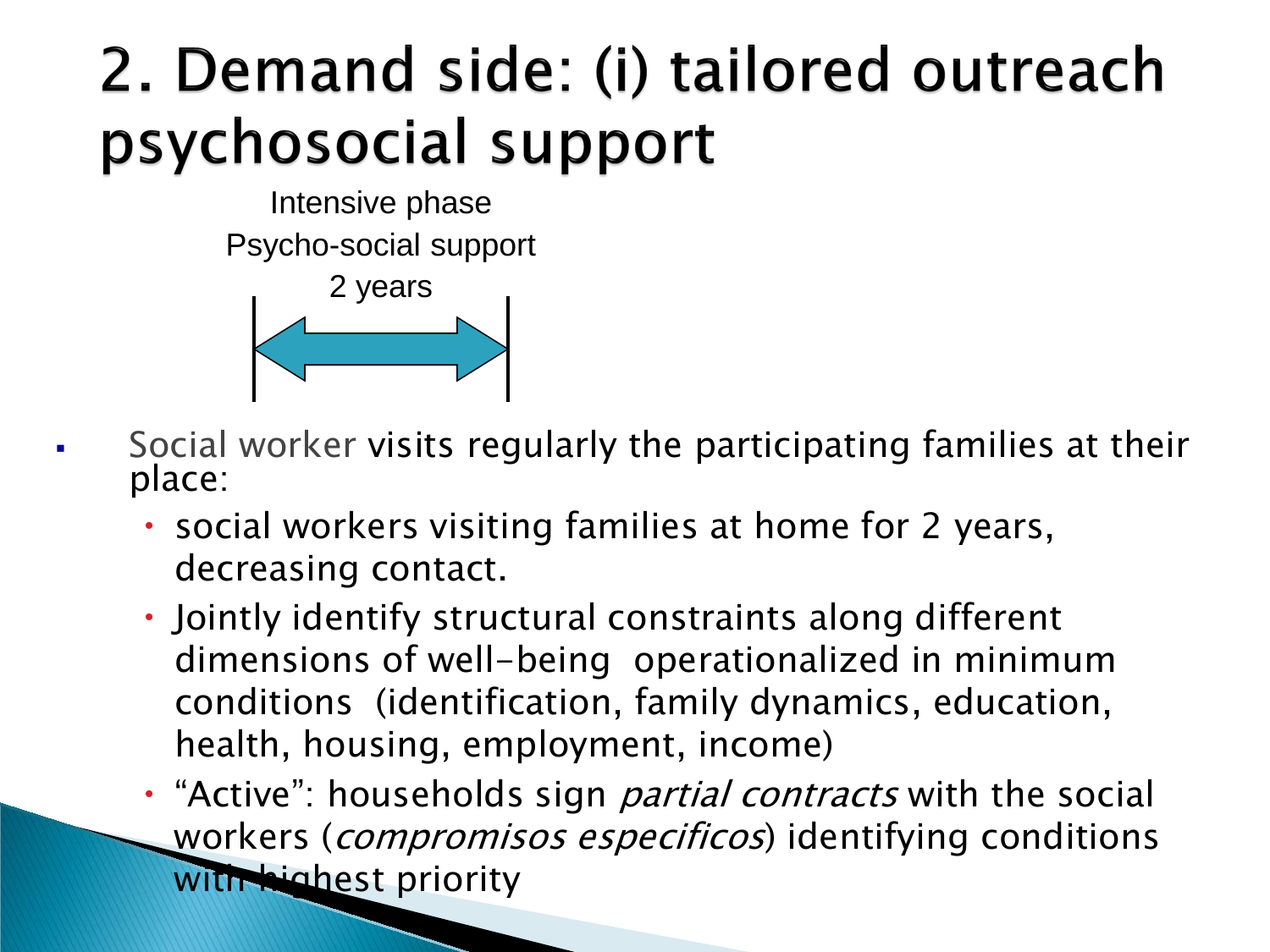#### Demand side: (i) short term assistance (ii) medium term promotion



- (i) elicit demand of social assistance/transfer programs to which participating households are already eligible to
- Small cash transfer, tapered over time
- (ii) Preferential access and promotion of social programmes to increase skills/endowments: housing assistance, skills development, employment programs.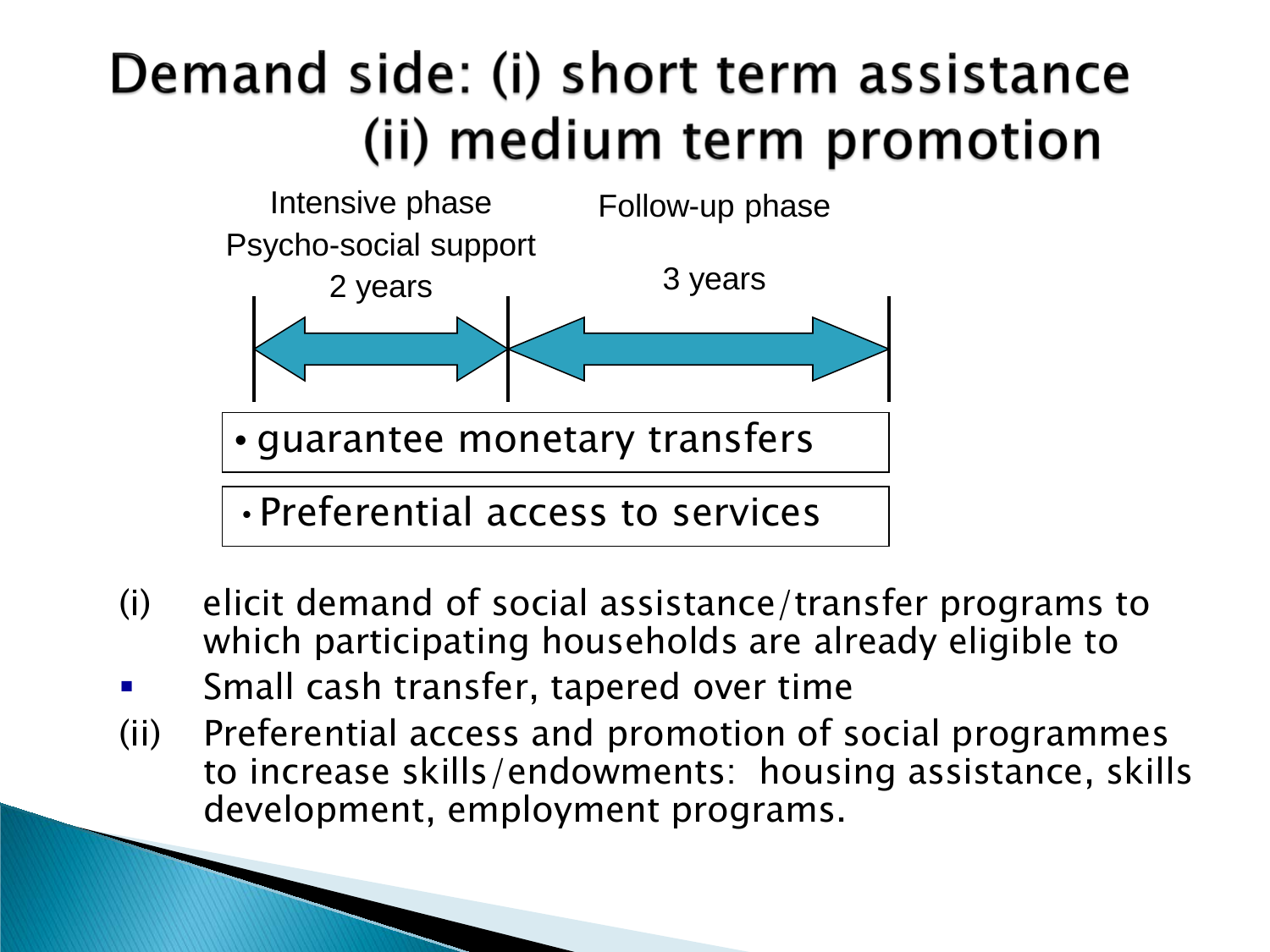## **Supply side:**

- ▶ Reorientation of existing supply
	- Reach out and identify households in needs rather than responding passively to demand by applicants
	- Allow coordination of the local services: existence/availability
- Creation new 'tailored' programs:
	- Supply side response activated after 2004 (relevant for employment and housing)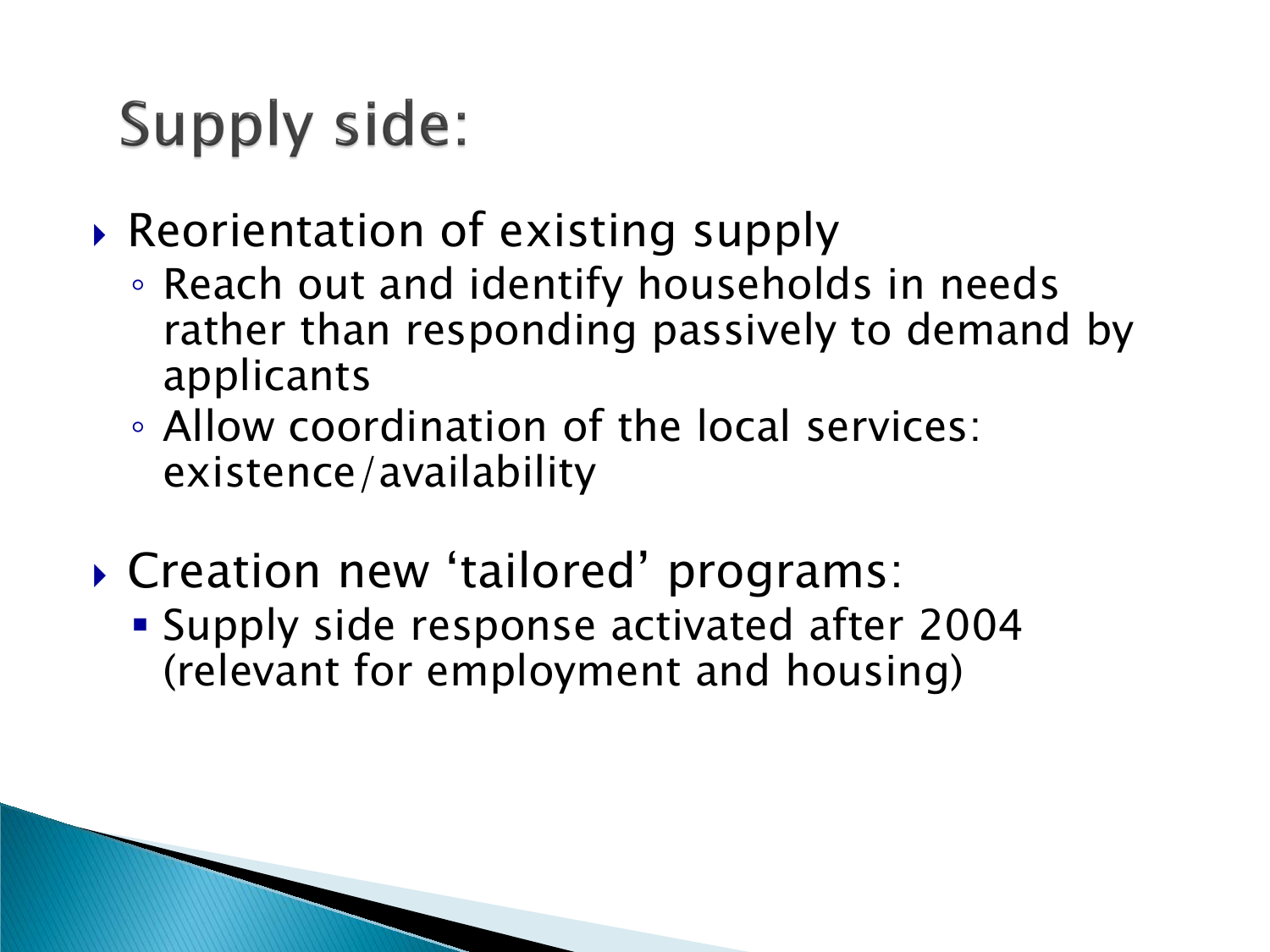#### **Evaluation questions**

- Complex program: bundle
- $\blacktriangleright$  Effectiveness of the program relative to its first order objective: bridge the demand gap for social services
	- Take-up of social transfers and services
	- mechanisms
	- Medium-longer term effects: sustained effects on more final outcomes?
		- Housing and employment self-reported as the key welfare dimensions to exit poverty in the long run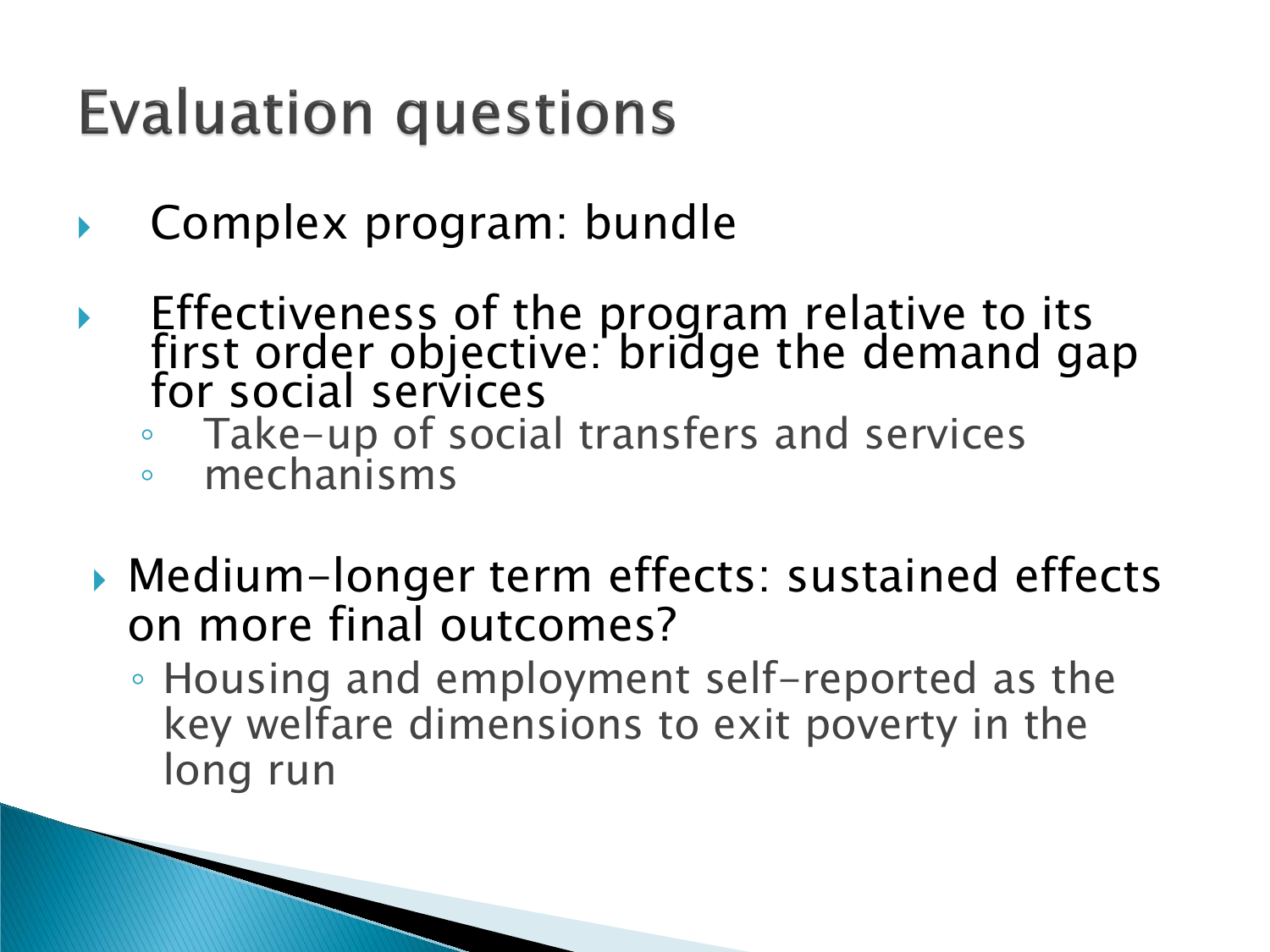#### Data

- ▶ Panel of admin. records proxy means: Ficha CAS and FPS 2000-2009
	- Family composition, age and education of each member; geographic location
	- Access to subsidies
	- Employment, housing
- ▶ Administrative data from CS (identity participants via unique ID)
- ▶ Can complement with administrative data on social workers, caseloads, and participation on training/employment programs
- ▶ Survey data: panel 2003-2007, beneficiaries/non beneficiaries
	- Non representative sample, larger set outcomes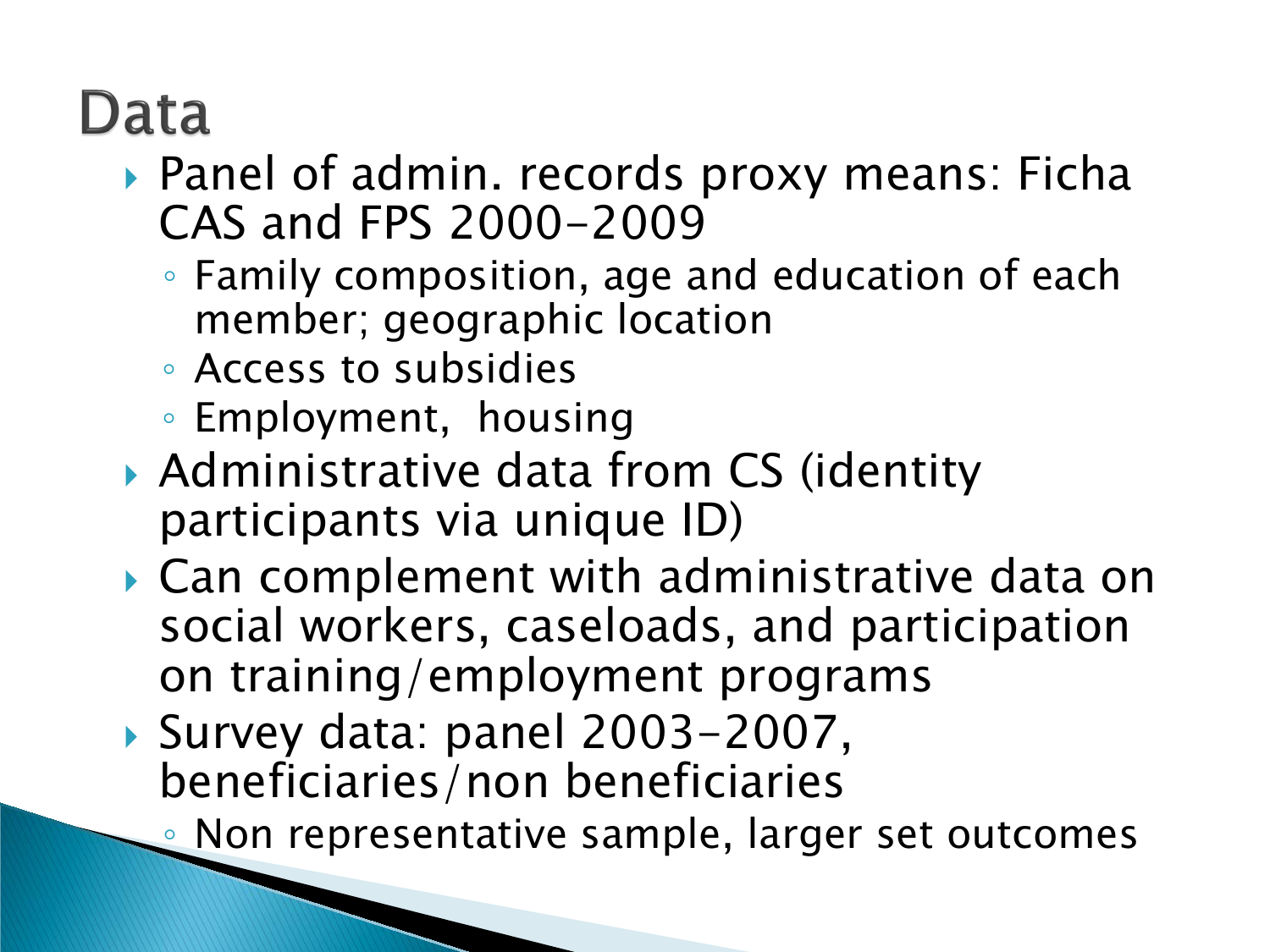# Identification: regression discontinuity design

- ▶ Best possible non-experimental evaluation design
	- Eligibility: proxy means score < cutoff
	- Compare families just below and above cutoff
- Gradual roll-out program: effective (≠official) cutoffs not observed (Chay et al, 2005) vary with municipality and time
- Overcome standard limitations:
	- Sample size: admin. data large sample.
	- local effect: Multiple discontinuities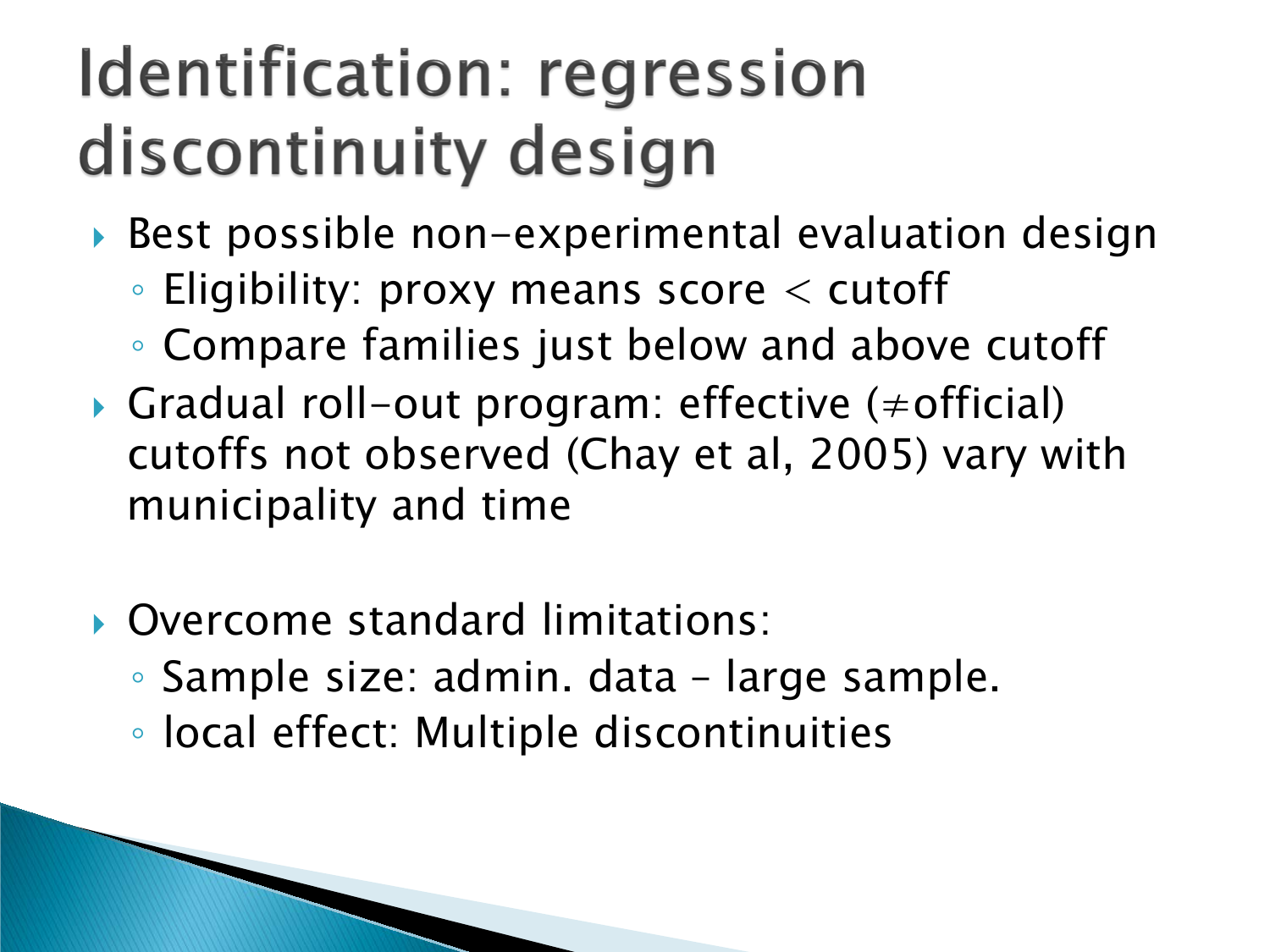# Entry by cohort/year

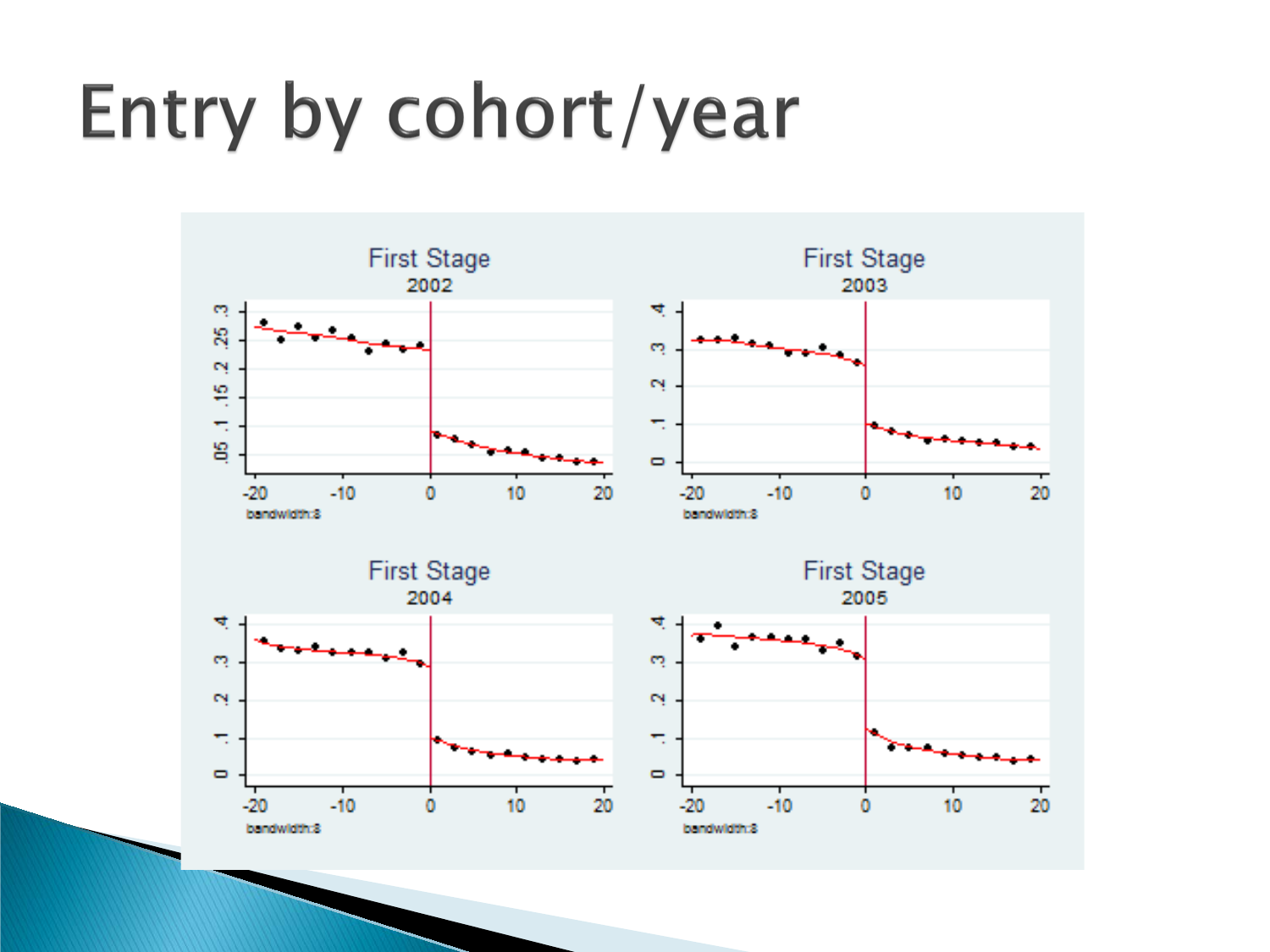# Take-up of social assistance

- ▶ CS reducing cost to take-up
- ▶ direct effects of participation are large-e.g. 8.5% take-up of child subsidy
- Works through those who were previously not connected to the welfare system (ex 15% for those previously disconnected)
- ▶ Effect is long lasting (up to 4 years after entry): acting on permanent barriers
- Take-up still <100%: awareness is important but not only limiting factor, role of psychic cost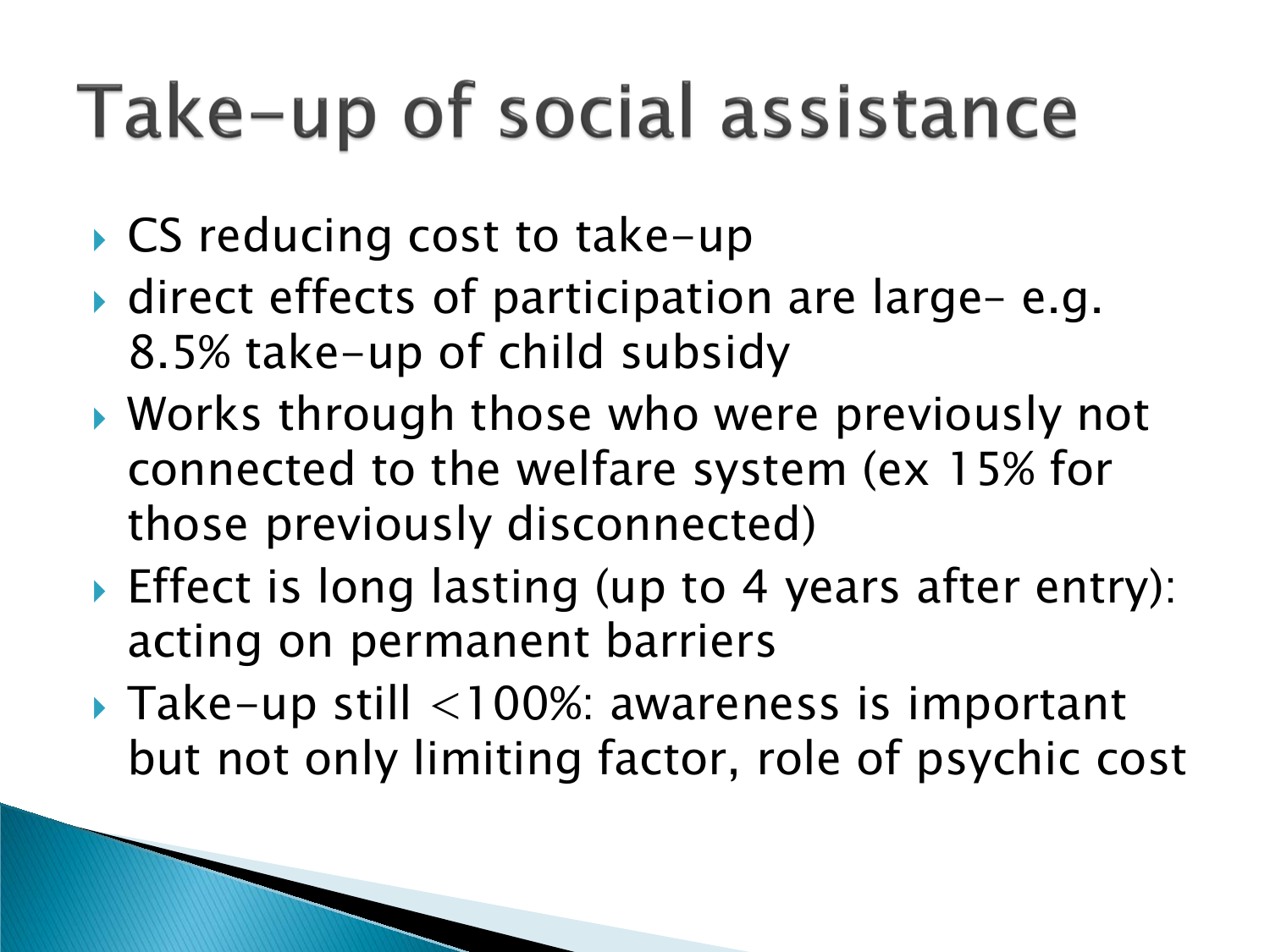# Profile target population

|                                               | <b>CAS</b> population<br>2002 |        | Eligible to CS<br>Sample [-20,20] |        |
|-----------------------------------------------|-------------------------------|--------|-----------------------------------|--------|
|                                               | mean                          | st.dev | mean                              | st.dev |
| CAS score                                     | 546.8                         | (55.6) | 472.3                             | (21.5) |
| head employed                                 | 0.80                          | (0.40) | 0.77                              | (0.42) |
| spouse employed                               | 0.22                          | (0.41) | 0.13                              | (0.33) |
| % adults 18-64 employed                       | 0.52                          | (0.09) | 0.52                              | (0.19) |
| female headed                                 | 0.31                          | (0.46) | 0.33                              | (0.47) |
| years education head - female                 | 7.82                          | (3.82) | 5.15                              | (3.21) |
| $\gamma$ years education head $\gamma$ - male | 7.99                          | (3.59) | 5.16                              | (2.97) |
| Rural                                         | 0.17                          | (0.38) | 0.36                              | (0.48) |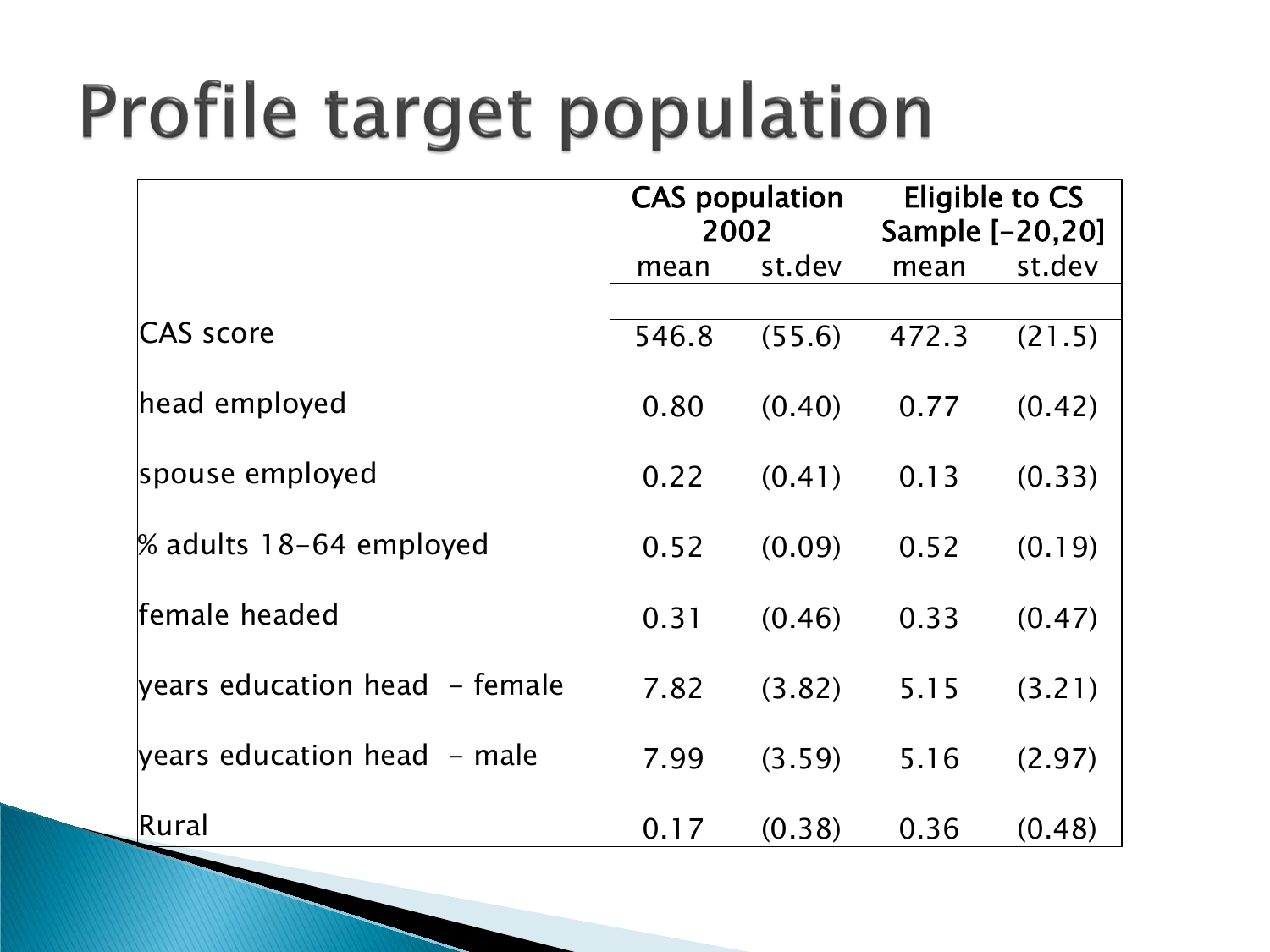# **Promotion/Activation: role supply** side of employment programs

- **Pre-existing programs** 
	- 1. Job placement:
		- wage subsidies
	- 2. Self-employment
		- $\cdot$  Training/technical assistance  $+$  financing productive inputs
	- 3. Education completion/employability

#### Supply side response

- Self-employment catered only to CS beneficiaries
- Variants of existing programs to tailor target pop. (e.g. employability/education completion, complementary child care services)
- Geographic targeting increasingly based on potential demand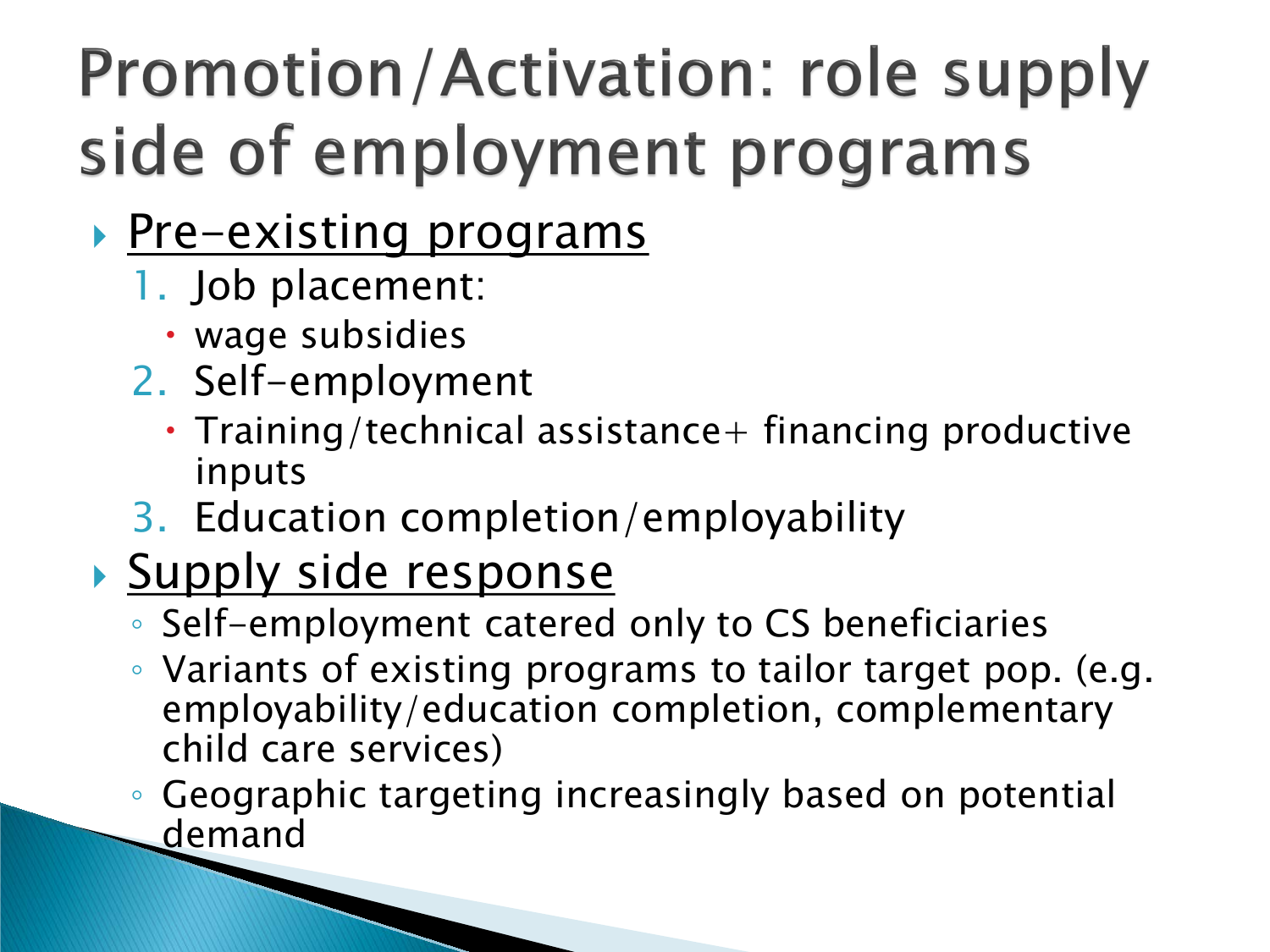# Type of employment programs:

#### Program type (2005/6)

19%

12%

69%



#### Share of CS participants

- self-employment programs take the lion share
- increasingly targeted exclusively to CS
- share of females [90%] female heads and spouses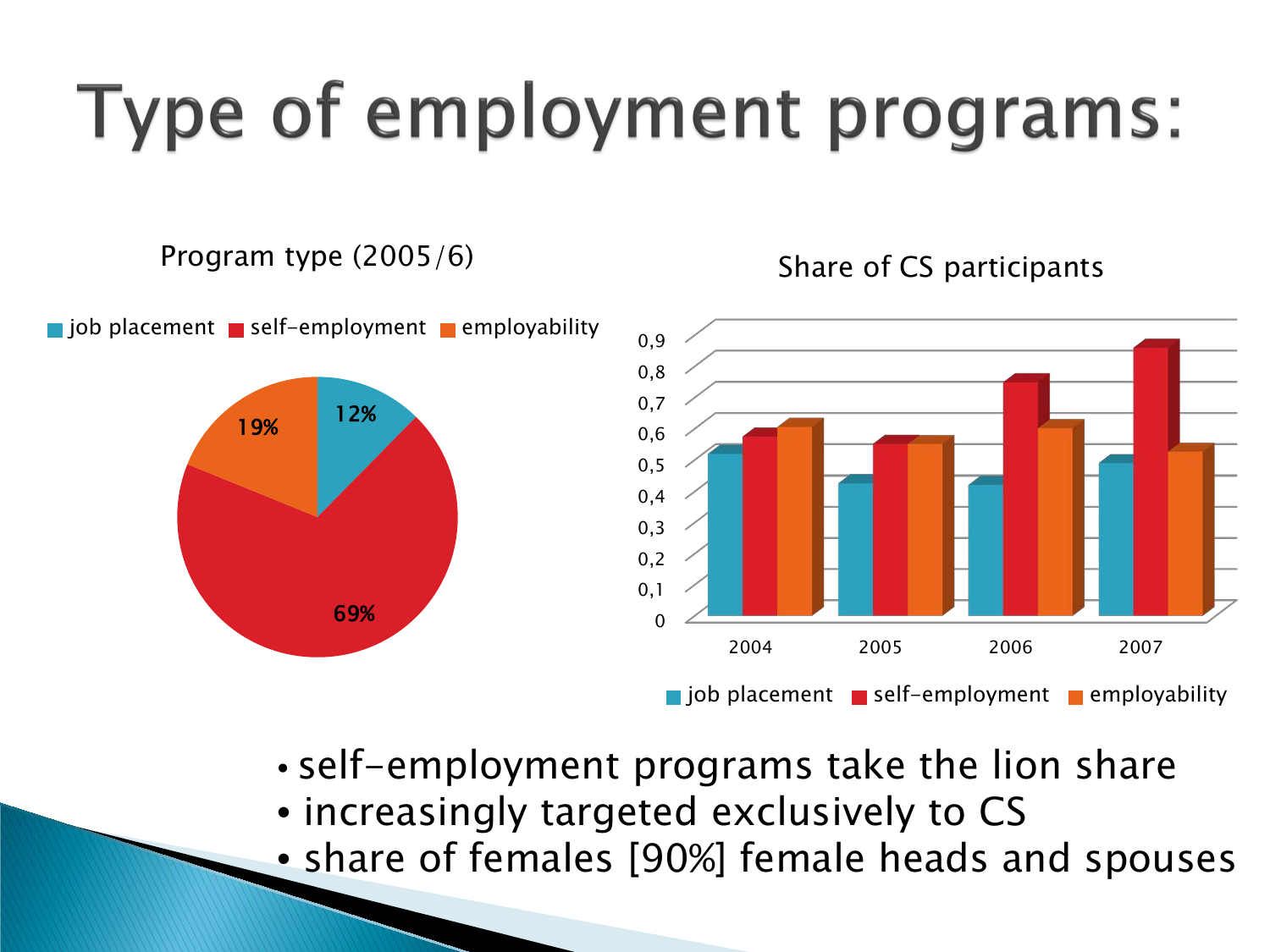# Medium-long term results

| Years after entry: |           | 2           | $\overline{\mathbf{3}}$ | 4           |
|--------------------|-----------|-------------|-------------------------|-------------|
| Take-up            | <b>CS</b> | $0.189***$  | $0.124***$              | $0.231***$  |
| of SUF             |           | (0.040)     | (0.044)                 | (0.049)     |
|                    | CS*Early  | $-0.139***$ | $-0.131***$             | $-0.199***$ |
|                    |           | (0.023)     | (0.024)                 | (0.031)     |
| <b>Head is</b>     | <b>CS</b> | $0.064*$    | $0.071*$                | $-0.030$    |
| employed           |           | (0.036)     | (0.041)                 | (0.044)     |
|                    | CS*Early  | $-0.078**$  | $-0.088**$              | $-0.006$    |
|                    |           | (0.031)     | (0.038)                 | (0.038)     |
| Legal              | CS        | $0.014**$   | $0.032***$              | $0.074***$  |
| occup.             |           | (0.006)     | (0.011)                 | (0.020)     |
| of home            | CS*Early  | $-0.022***$ | $-0.038***$             | $-0.051***$ |
|                    |           | (0.005)     | (0.007)                 | (0.010)     |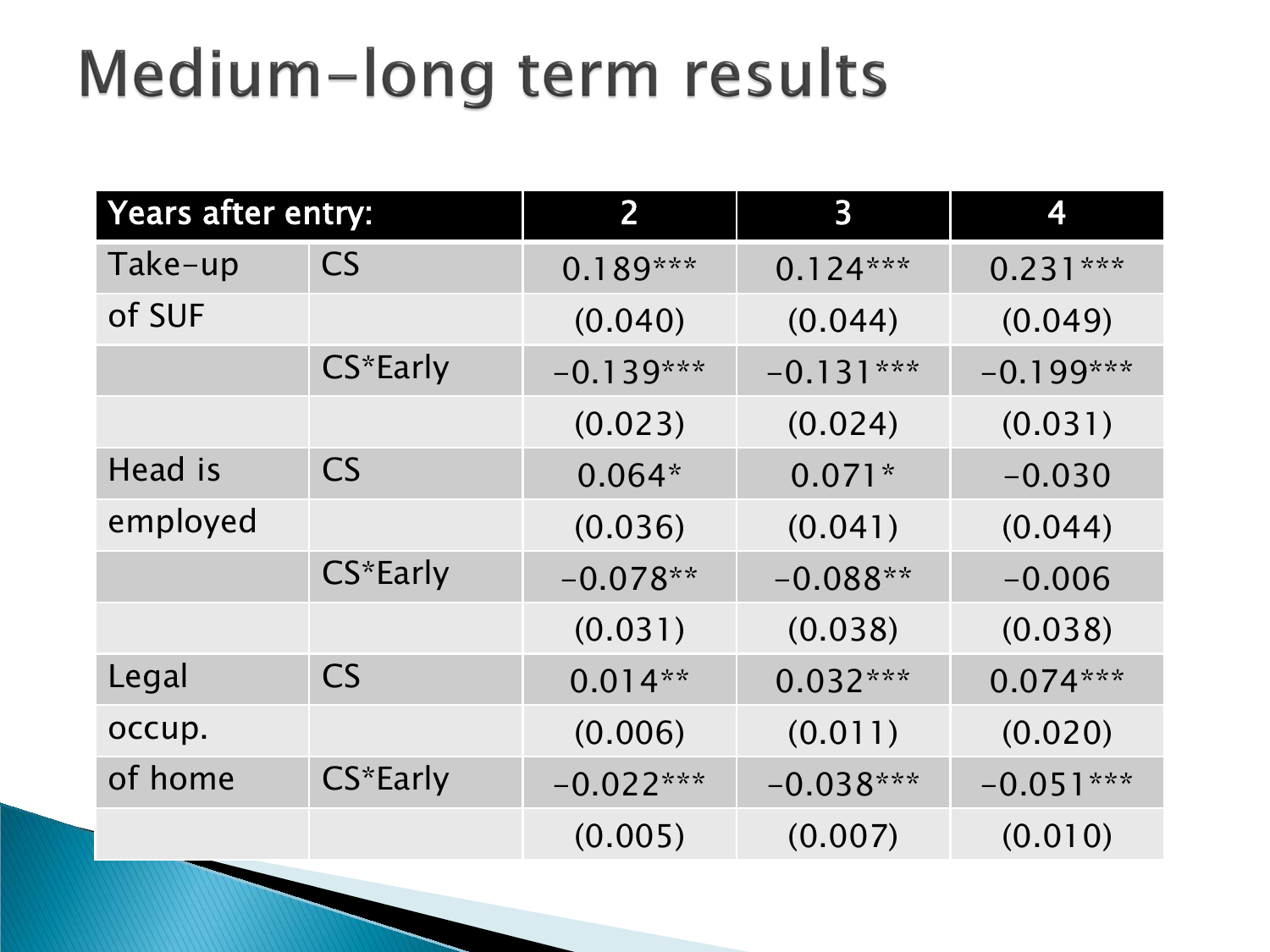# **Employment programs:**

| Years after entry:                   |                    | 2              | $\overline{\mathbf{3}}$ | 4          |
|--------------------------------------|--------------------|----------------|-------------------------|------------|
| Take-up of<br>Employment<br>programs | <b>CS</b>          | 0.008          | 0.015                   | $0.024***$ |
|                                      |                    | (0.007)        | (0.010)                 | (0.009)    |
|                                      | CS*Female<br>head  | $0.091***$     | $0.036***$              | 0.003      |
|                                      |                    | (0.009)        | (0.009)                 | (0.007)    |
| Years after entry:                   |                    | $\overline{2}$ | $\overline{\mathbf{3}}$ | 4          |
| cotizando?                           | <b>CS</b>          | 0.008          | $-0.013$                | $-0.062*$  |
|                                      |                    | (0.045)        | (0.037)                 | (0.037)    |
|                                      | CS*Female<br>heads | 0.027          | $0.058**$               | $0.066***$ |
|                                      |                    | (0.034)        | (0.023)                 | (0.023)    |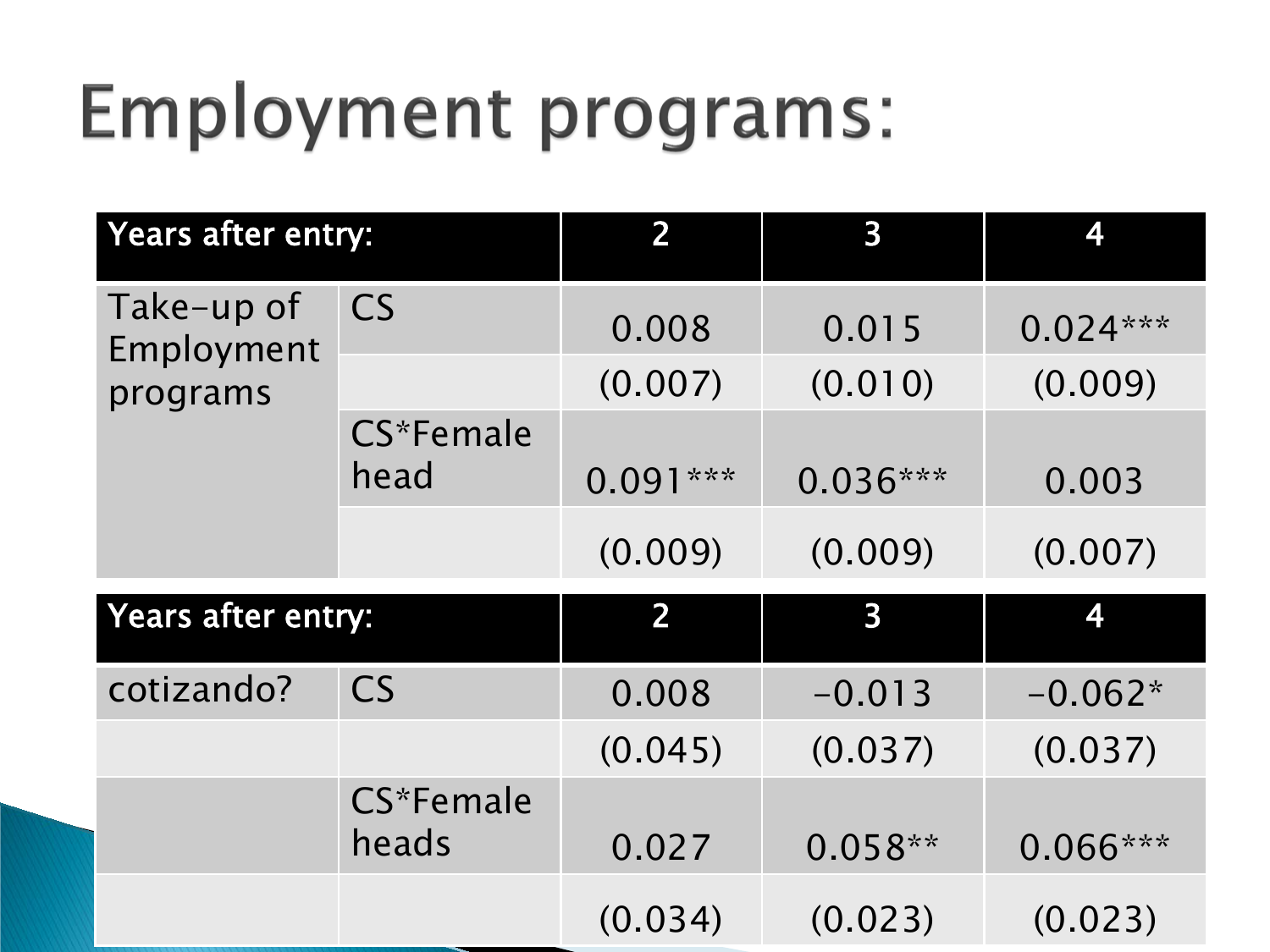## Social worker quality (fixed effects) is important: Head employed



| <b>Quantile of</b><br><b>SW</b> quality | Avg. prop.<br>Head emp. |
|-----------------------------------------|-------------------------|
| 10                                      | 0.5414                  |
| 25                                      | 0.7059                  |
| 50                                      | 0.7222                  |
| 75                                      | 0.8700                  |
| 90                                      | 0.9816                  |